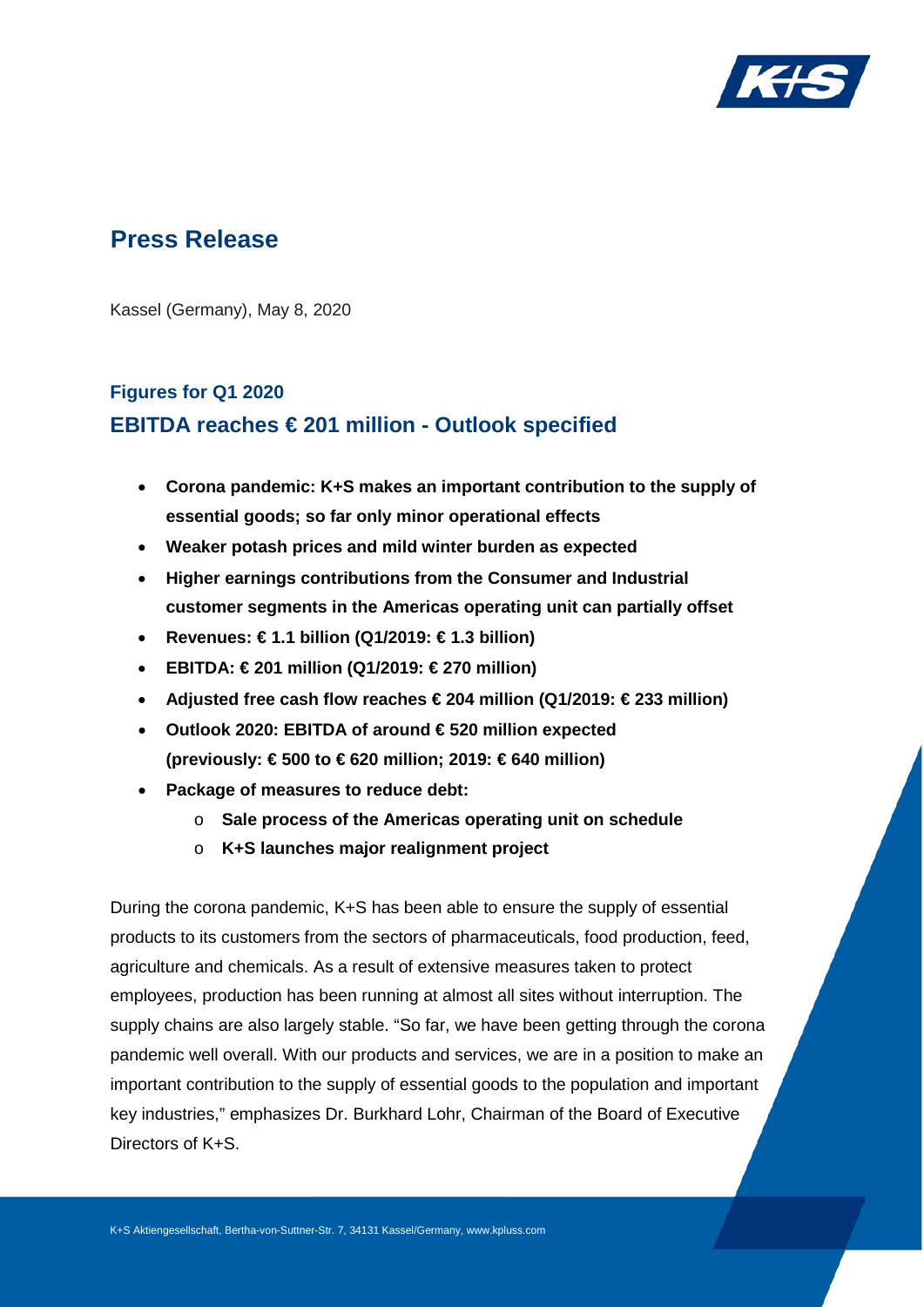

Weaker de-icing salt business in Europe and North America as a result of mild weather conditions, as well as lower prices for potash fertilizers, resulted in a revenue decline of about 14% to  $\epsilon$  1.1 billion for the first quarter of the current year compared with the same period last year. EBITDA operating earnings for this period reached € 201 million.

### **Americas operating unit robust**

The Americas operating unit reported only a slight decline in EBITDA to  $\epsilon$  102 million in the first quarter, compared with  $\epsilon$  108 million in the previous year. Cost discipline as well as higher earnings contributions in the Industrial and Consumer customer segments were the key factors in this regard and largely made up for weather-related decreases in de-icing salt volumes. This highlights the strength of the business model and the wide range of applications for the products.

### **Lower prices in Europe+ operating unit**

In the Europe+ operating unit, lower prices for potassium chloride in the wake of the potash market weakness resulted in a decline in EBITDA to € 114 million (Q1/2019:  $\epsilon$  177 million). In addition, there were significantly lower de-icing salt volumes as a result of the mild winter in the Communities customer segment. This was offset by higher sales volumes at lower average costs in the Agriculture customer segment.

## **Free cash flow remains high**

After  $\epsilon$  233 million in the same quarter of the previous year, adjusted free cash flow again reached a high level of € 204 million in the first quarter of 2020.

## **Outlook 2020**

K+S is specifying the outlook for 2020 in more concrete terms and expects EBITDA of about € 520 million (previously: € 500 to € 620 million; 2019: € 640 million). The contract concluded by the major potash producers with Chinese customers should result in a bottoming out of overseas prices for potassium chloride. In the previous forecast, K+S assumed an earlier settlement, which however due to the corona pandemic did not take place until the end of April and at a lower level than expected.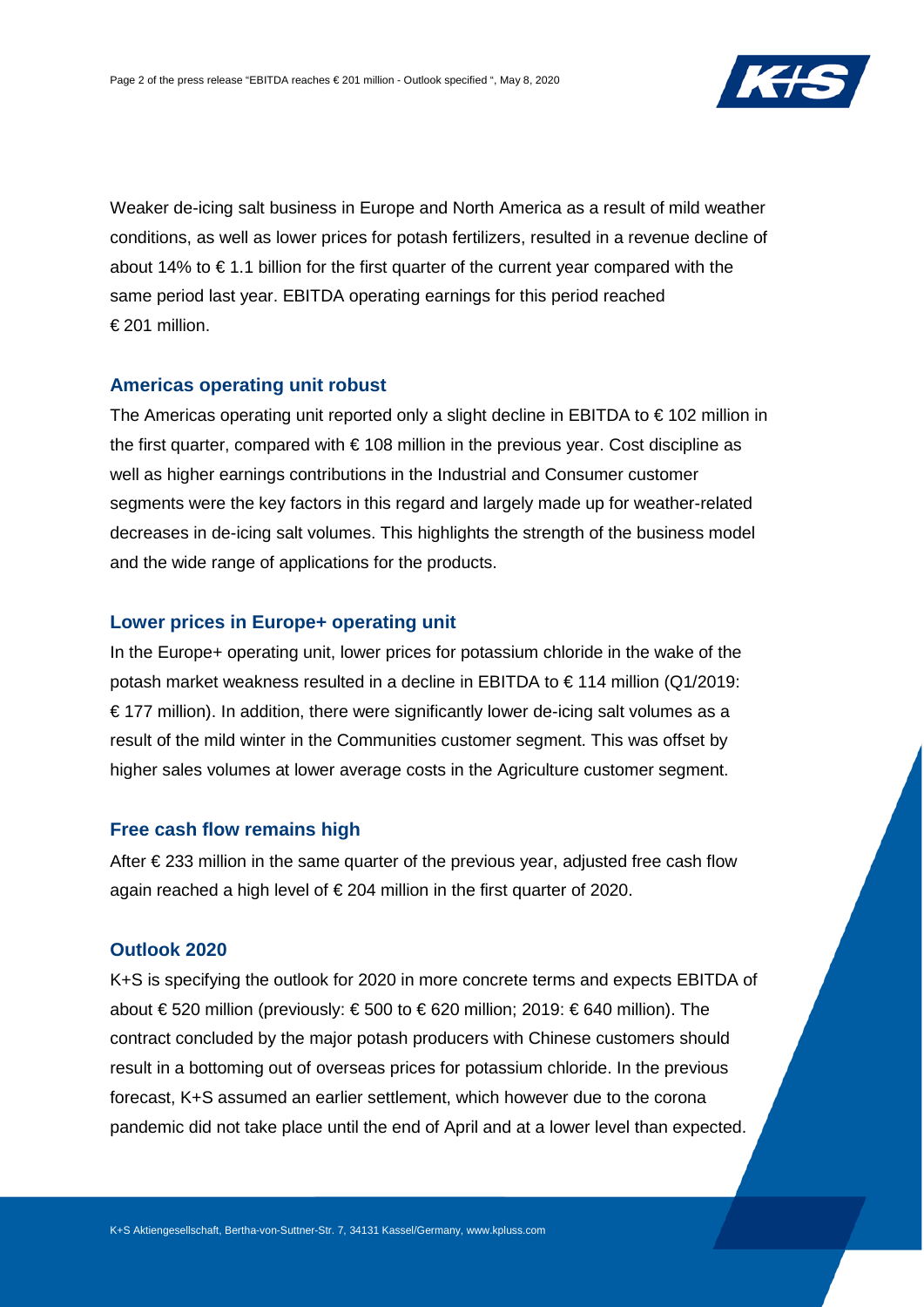

This has an impact on the expected recovery in potash prices this year. In the Communities customer segment, sales of de-icing salt for the year as a whole are only expected to amount to about 8 million tonnes (normal year: 12.5 to 13 million tonnes).

Further assumptions concerning the outlook for 2020 as a whole are described on page 12 in the Q1 2020 report which will be published on Monday, May 11 at 7:00 am.

#### **Package of measures to reduce debt**

Despite the corona pandemic, the divestment process initiated for the Americas operating unit continues to proceed according to plan. A sales agreement (signing) is expected before the end of this year. The resulting focus on the mineral fertilizers and specialities business is linked to a significant restructuring of K+S which includes an extensive adjustment of administrative functions to fit the new circumstances. The project to streamline administrative functions in Kassel and Hanover has already started.

# **Notes for editors**

More information and data on developments in the first quarter of 2020 are available in the Q1/2020 Facts & Figures on our [website](http://www.kpluss.com/financial-publications) and in the *interview* on the business development with Dr. Burkhard Lohr, Chairman of the K+S Board of Executive Directors. The Q1 2020 report will be available on our [website](http://www.kpluss.com/financial-publications) on Monday, May 11 at 7:00 am .

A conference call for investors and analysts with Dr. Burkhard Lohr, CEO, and Thorsten Boeckers, CFO, will be held today on Monday, May 11 at 10:00 a.m. in English. Members of the press and interested members of the public are invited to follow the conference via a live [webcast.](http://www.kpluss.com/cc) The conference will be recorded and is also available as a podcast.